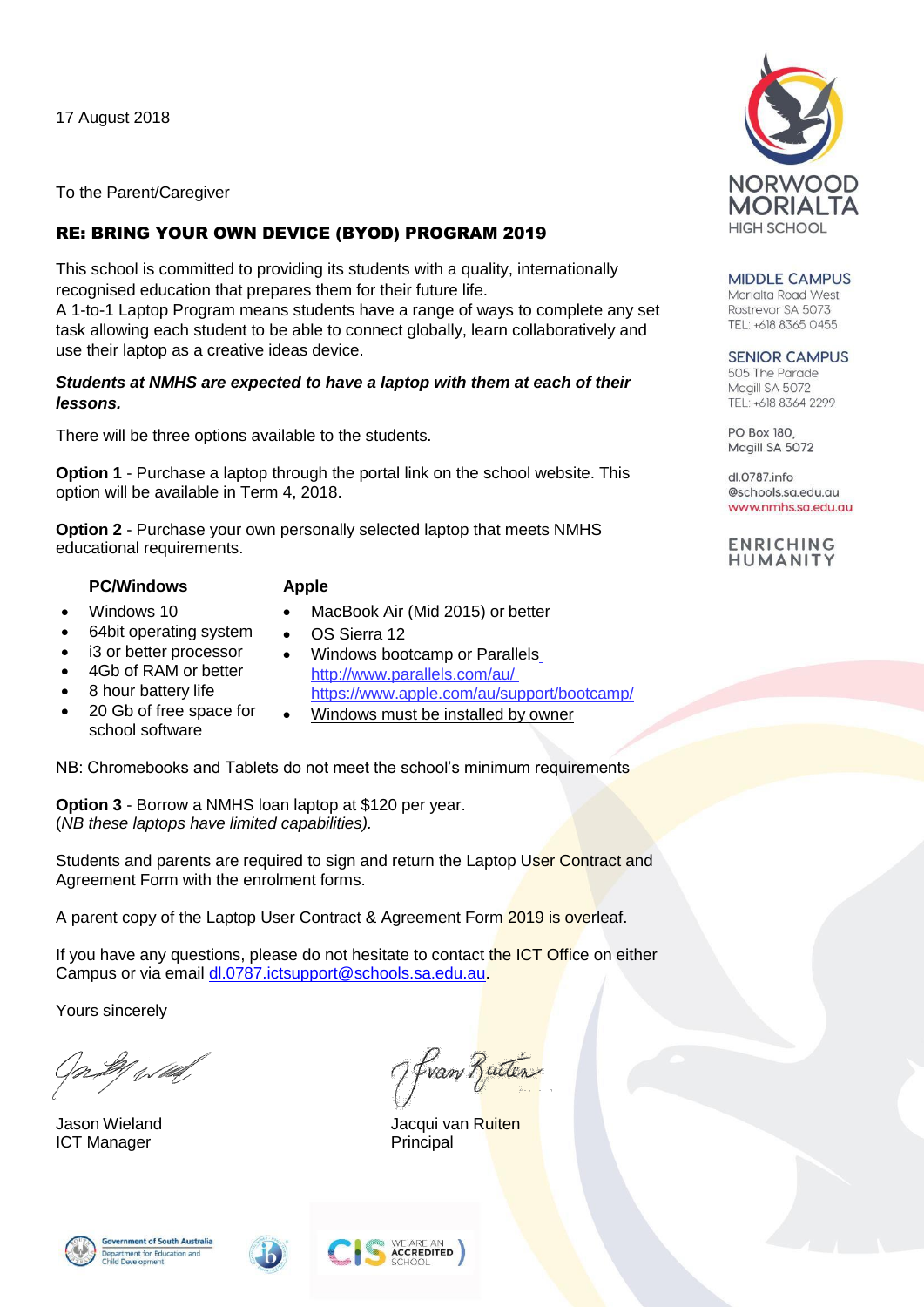#### **Norwood Morialta High School**

# *LAPTOP USER CONTRACT & AGREEMENT FORM 2019* **Parent Copy**

#### **1. Purpose**

The laptop is used as a tool to assist student learning both at school and at home.

#### **2. Ownership**

- 2.1 The student must bring the laptop to school fully charged every day.
- 2.2 All material on the laptop is subject to review by school staff.

#### **3. Damage or loss**

- 3.1 For private devices, refer to your manufacturer warranty.
- 3.2 For Loan Laptops please refer to 10.

#### **4. Standards for laptop care**

- The student is responsible for:
- 4.1 Taking care of loan laptops in accordance with school guidelines.
- 4.2 Backing up data securely.

#### **5. Acceptable computer and internet use**

- 5.1 The students will adhere to the guidelines outlined in this document with respect to cyber bullying, cyber safety or any other form of e-crime at school, off-site and out of school hours.
- 5.2 Comply with any directions from staff regarding the use of this device in lessons.

#### **6. Access and security**

Students will comply with the following or face disciplinary action:

- 6.1 Not disable settings for virus protection, spam and filtering.
- 6.2 Ensure that communication through the internet and online is appropriate.
- 6.3 Keep passwords confidential and change them promptly when known by another person.
- 6.4 Use passwords that are not obvious or easily guessed.
- 6.5 Never allow others to use their account.
- 6.6 Log off at the end of each session to ensure nobody else can use their account.
- 6.7 Tell their supervising teacher/ICT staff if they suspect they have received a virus, spams or if they receive a message that is inappropriate or makes them feel uncomfortable.
- 6.8 Seek advice from NMHS Staff if a person seeks excessive personal information, asks to be telephoned, offers gifts or wants to meet the student through electronic communication.
- 6.9 Never knowingly send (or forward) a message sent in confidence, a virus, a hoax email or spam.
- 6.10 Never create, send or publish unacceptable or unlawful material, remarks or photographs including offensive, abusive or discriminatory remarks.
- 6.11 Never threaten, bully or harass another person.
- 6.12 Be aware that all use of the school network and internet is logged and can be traced to the accounts of specific users while using the school network.
- 6.13 Be aware that the school cannot be responsible for any student who accesses the internet via their own 3G or 4G networks, and thus avoiding the school's filters, for the purpose inappropriate use.

#### **7. Privacy and confidentiality** Students will:

- 7.1 Not reveal personal information including names, addresses, credit card details, email addresses and telephone numbers of themselves or others.
- 7.2 Ensure privacy and confidentiality is maintained by not disclosing or using any information in a way that is contrary to any individual's interest.

#### **8. Intellectual property and copyright** Students will:

- 8.1 Never plagiarise information and will observe appropriate copyright clearance, including acknowledging the author or source of any information used.
- 8.2 Ensure that permission is gained before electronically publishing users' works or drawings.
- 8.3 Always acknowledge the creator or author of any material published.
- 8.4 Ensure any material published on the internet or intranet relating to NMHS has the approval of the principal or their delegate and has appropriate copyright clearance.
- **9. Misuse and breaches of the Laptop User Contract & Agreement Form** Students will be aware that:
- 9.1 Students are held responsible for their actions while using NMHS internet and online communication services.
- 9.2 Students are held responsible for any breaches caused by them allowing any other person to use their account.
- 9.3 The misuse of NMHS internet and online communication services will result in disciplinary action which includes, but is not limited to, the withdrawal of access to NMHS services.
- 9.4 If the school suspects an electronic crime has been committed, this must be reported to the South Australian Police Department (SAPOL). Where there is a further reasonable suspicion that evidence of a crime is on an electronic device, e.g. Loan laptop, the device will be confiscated and handed to the investigating police officer. SAPOL will determine any further action.

#### **10. Loan laptops only**

- 10.1 Loan laptops are covered by a manufacturer's warranty. The warranty covers manufacturer's defects and normal use of the laptop. Please note this does not cover negligence, abuse or malicious damage. This cost is to be borne by the loaner.
- 10.2 Any problems, vandalism, damage, loss or theft of the loan laptop must be reported immediately to the ICT service desk and the Principal (or delegate) will determine whether a hot-swap laptop is appropriate and/or whether or not a student retains access to a laptop for home use.
- 10.3 In the case of theft/loss of loan laptops a police report must be made by the family and a report number provided to the school.
- 10.4 Return the device in the original condition it was issued or pay a cost of \$50 for cleaning for loan laptops.
- 10.5 Evaluate personal home contents and car insurance to cover equipment on loan in the event of loss or damage to such loaned equipment while in the care and custody of the student.(\*School policies related to the recovery of debts will apply.)
- 10.6 The loan laptop can be remotely disabled if conditions of use are breached.
- 10.7 The loan laptop cannot be taken overseas without the express written permission of the Principal.
- 10.8 The ICT staff has the authority to seize a loan laptop in the event of a suspected breach of this agreement.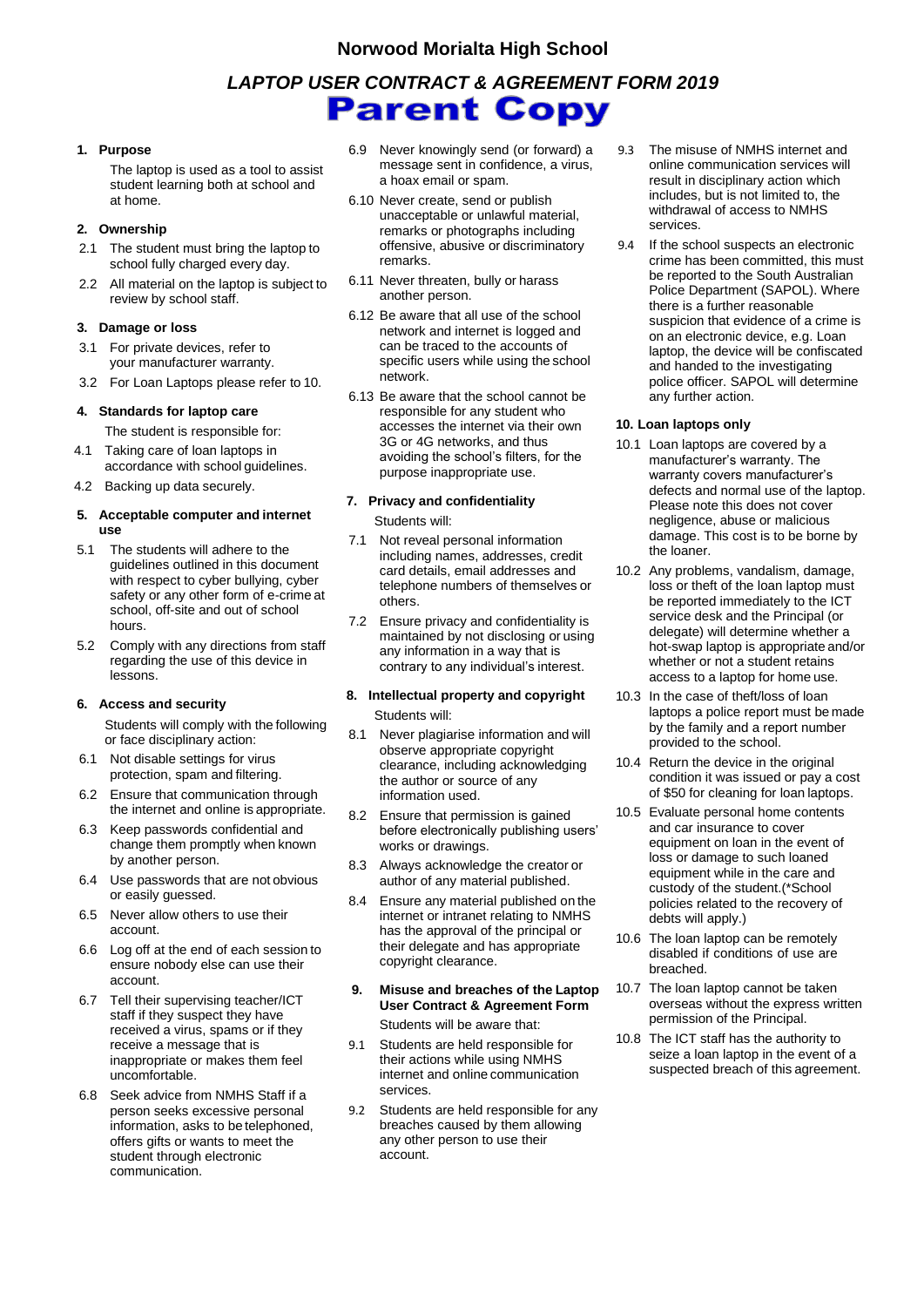## **LAPTOP USER CONTRACT & AGREEMENT FORM 2019**

### **Please return this form to: Norwood Morialta High School Attention - ICT**



| <b>Student Name:</b>  | Year Level: | Office Use Only |
|-----------------------|-------------|-----------------|
| Parent/CaregiverName: | Date:       | ID Number:      |
|                       |             | DOB:            |

#### *Laptop User Contract and Agreement*

- *I have read the Laptop User Contract and Agreement Form on the reverse side of this document.*
- *I understand my responsibilities regarding the use of the laptop and the Internet.*
- I understand that failure to comply with the Laptop User Contract and Agreement Form could result in recall *of the loan laptop and/or loss or restricted school network access.*
- I understand and accept antivirus software will be installed on my BYOD laptop to assist in the security of *the NMHSnetwork.*
- I understand my legal obligation to take my BYOD laptop to the ICT Service Desk for wiping of all *Ministerial owned software upon leaving the school.*

| <b>Student Signature:</b>          | Date: |
|------------------------------------|-------|
| <b>Parent/Caregiver Signature:</b> | Date: |
|                                    |       |

#### **Please indicate your preference in the boxes below.**

BYOD via school approved vendor.

BYOD via other retailer/vendor must meet minimum school requirements (\*See Below)

School Loan Laptop at \$120 per year

#### **DECD Policy and BYOD Devices**

- Any device brought to the education site must be fully charged and ready for use.
- Peripheral equipment, including power chargers and cables are not to be used while in a DECD workplace.

#### **\*School's Minimum Requirements**

*Chromebooks and Tablets do not meet the school's minimum requirements:*

#### **PC/Windows Apple**

- Windows 10
- 64bit operatingsystem
- i3 or betterprocessor
- 4Gb of RAM orbetter
- 8 hour battery life
- 10 Gb of free space for school software







• MacBook Air (Mid 2015) or better

- OS Sierra 12
- Windows via bootcamp or Parallels\_ <http://www.parallels.com/au/> <https://www.apple.com/au/support/bootcamp/>
- Windows must be installed by owner